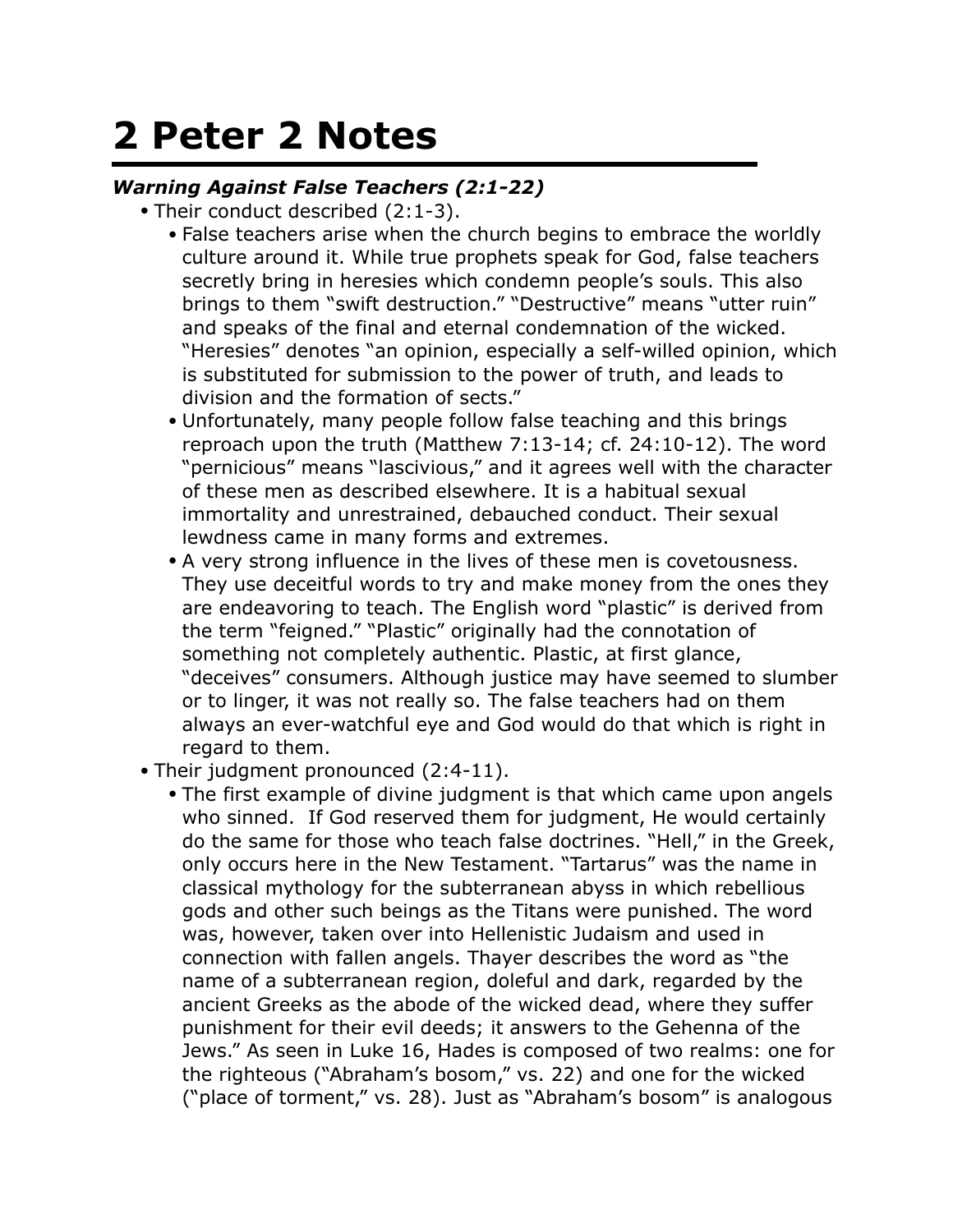to "paradise" (Luke 23:43), representing the abode of the righteous dead, "hell" (2 Peter 2:4) is analogous to "place of torment" which represents the place of the wicked dead.

- Peter's second example is the flood. With Noah, seven others were saved. They were protected by God from the flood that wiped out that ungodly generation. "Flood" is *katakulsmos*, from which the English "cataclysm" derives.
- The third example of judgment is the destruction of the cities of Sodom and Gomorrah. "Destruction" is from *katastrophe*, indicating a complete overthrow and total ruin. The Lord turned those cities to ashes, but in the middle of His judgment, he delivered "just" Lot who was deeply disturbed by the unrighteousness he saw. At times, Lot may have been materialistic and morally weak, but he did not want any part of the sensual conduct that characterized Sodom's unprincipled culture. "Vexed" means "to torture," and demonstrates the sheer excruciation Lot experienced as he was exposed to the lewdness of Sodom.
- Suffering Christians anywhere and at any time can find consolation in the fact that their Lord knows all about their plight. Likewise, He will punish the evildoers (cf. Malachi 3:16-4:3). Like the wicked contemporaries of Noah and Lot, false teachers are slaves to sin. They are dishonest, disrespectful, and displeasing to God -- actively pursuing their sensual fantasies.
- Their sinful ways denounced (2:12-22).
	- The false teachers are presumptuous and arrogant. They respect no one and nothing restrains them. As to when they slandered or what kind of slander was involved, one can only surmise. But their arrogance is demonstrated by their brazen mouths. In contrast to these audacious men, angels themselves, even though they are stronger and more powerful, do not indict the celestial beings in the presence of the Lord.
	- The false teachers act like irrational animals without the restraint that angels and righteous people have. They may claim a special knowledge, but them blaspheme out of their ignorance. Like wild beasts who are slaves to their instincts and are born to the slaughtered, they too are destined for destruction.
	- The false teachers will suffer harm as a wage of injury. This is a word play characteristic of Peter's style in this letter. Normally one thinks of carousing as a nighttime activity because of its shamefulness (1 Thessalonians 5:7), but these people carouse in daylight. "Spots" and "blemishes" speak of filthy spots, defects, scabs, and things diseased.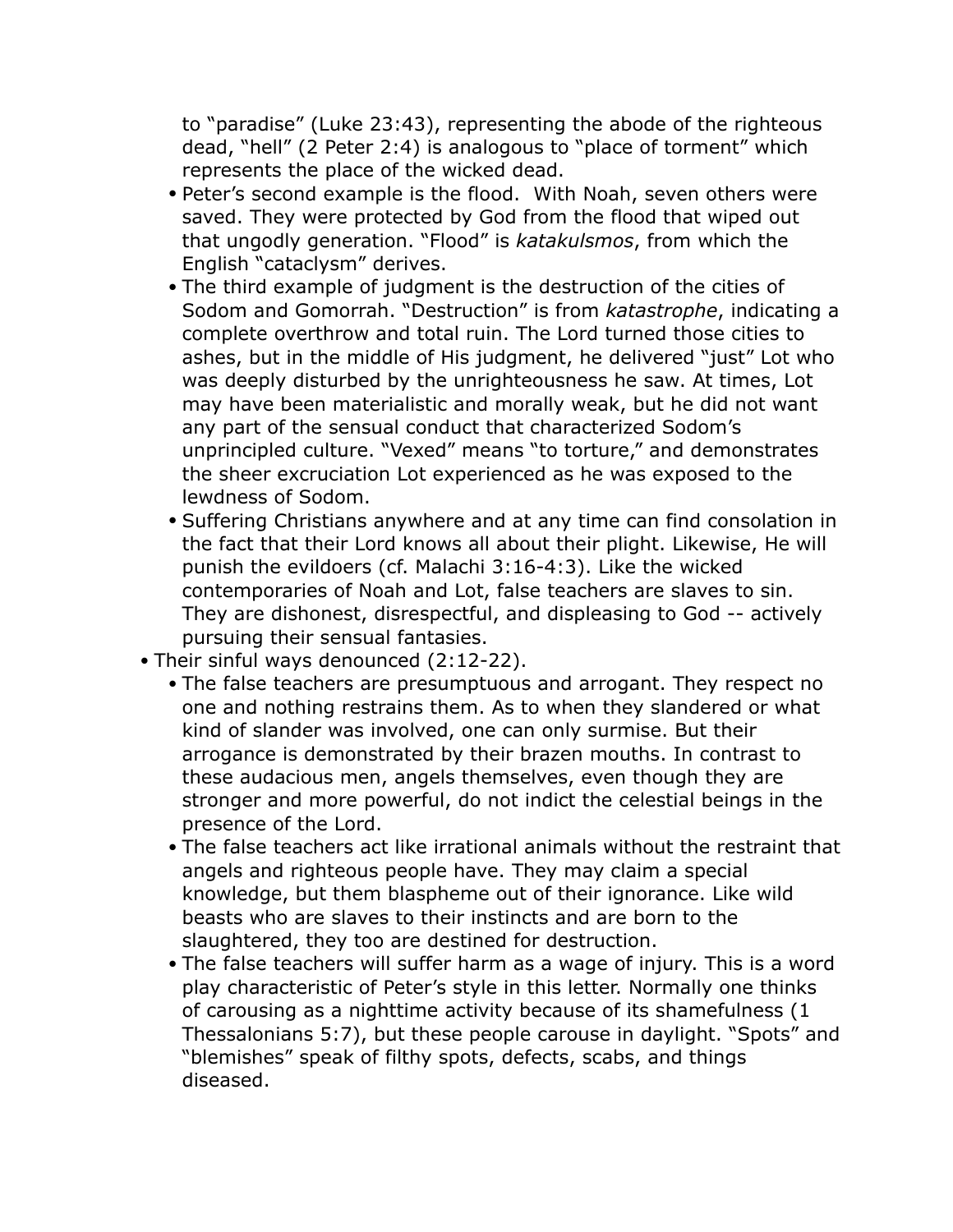- "Having eyes full of adultery" indicates that these false teachers no longer possessed any moral self-control; they could not even look at a woman without viewing her as a potential object of their adultery or fornication. Their lust was overpowering and insatiable.
- The false teachers resemble Balaam, the son of Beor, in that Balaam loved money and was willing to pursue it instead of obeying God (Numbers 22:5-24:25). Balaam also taught immortality (Numbers 31:16; Revelation 2:14). Balaam knew better, but allowed fleshly impulses to guide his choices. These men have left the Bible and pursued the same course.
- Peter is now reaching a climax in his writing about false teachers. He describes them as "wells without water." Christ provides a spring of water welling up to eternal life (John 4:13-14), and from those who believe in Him flow streams of living water (John 7:37-38). But the false teachers give nothing because they have nothing to give. "Clouds carried with a tempest" is a metaphor of their instability.
- Sadly, these false teachers allure people through sensuality, the basest of desires. They take as their target those who are just coming from worldliness themselves. This is one of the best arguments to make sure new converts are grounded in the faith. The stronger they are, they less likely they are to be pulled away from Christ.
- The false teachers promised "liberty," perhaps from any law of restraint of the flesh. Paul ran into the same teaching (1 Corinthians 6:12-13; Galatians 5:13). Yet, Peter says that the very ones who speak of freedom are "servants of corruption." This is parallel to the teaching of Jesus (John 8:34-36).
- Vss. 20-21 give some of the strongest arguments against the doctrine of "once saved, always saved." "Pollutions" mean "a vaporous exhalation formerly believed to cause disease … an influence or atmosphere that tends to deplete or corrupt." We escape the pollutions of the world by obeying the gospel. But when we fall back into sin, our last end is worse than the beginning. These verses have been problematic for many expositors because they either believe the verses teach the possibility of apostasy or different degrees of punishment in the judgment.
- However, these verses merely teach that if someone falls away and returns to sin, that return results in them acting worse than they were before they repented. For example, a drunkard who returns to drinking will usually drink more than ever. It is best for them never to have been righteous because they would not be so wicked now and they would not have dishonored the cause of Christ.